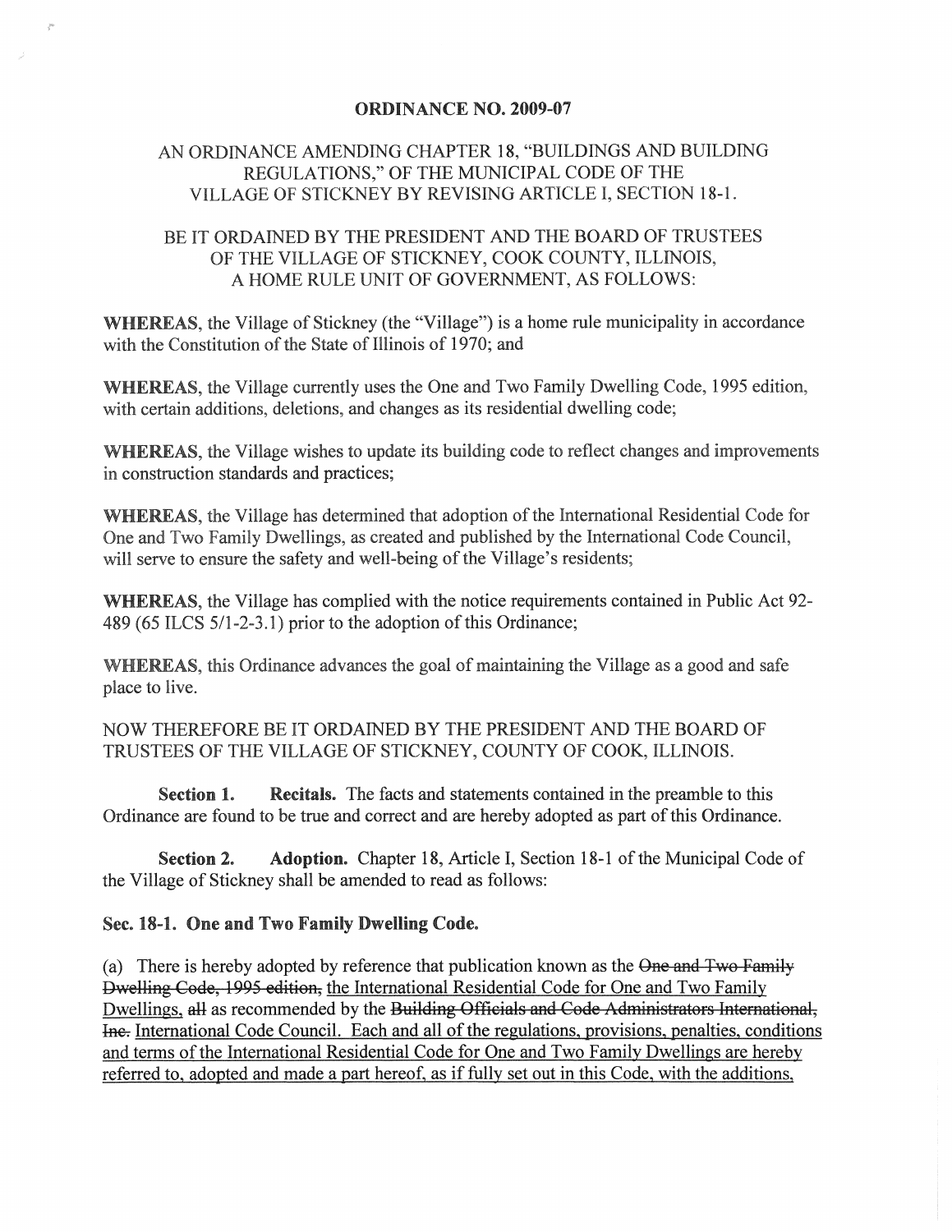insertions, deletions and changes, if any, described in this article. Three copies of such publication are on file in the office of the village clerk and are available for public use, inspection and examination.

(b) It shall be unlawful for any person to violate any of the provisions of the publication adopted in subsection (a) of this section.

Section 3. Home Rule. This ordinance is enacted under the Home Rule powers of the Village as set forth in the Constitution and laws of the State of Illinois.

Section 4. Effective Date. This Ordinance shall be in full force and effect after its passage, approval and publication in the manner provided by law.

Section 5. Conflicts. This Ordinance supersedes all ordinances or parts of ordinances directly conflicting with the terms and provisions contained herein, but only to the extent of such conflict.

Section 6. Severability. If any section, subsection, sentence, clause, phrase or portion of this Ordinance is for any reason held invalid or unconstitutional by any court of competent jurisdiction, such portion shall be deemed a separate, distinct, and independent provision and such holding shall not affect the validity of the remaining portions hereof.

Section 7. Certification and Publication. The Village Clerk of the Village of Stickney shall certify to the adoption of this Ordinance and cause the same to be published in pamphlet form.